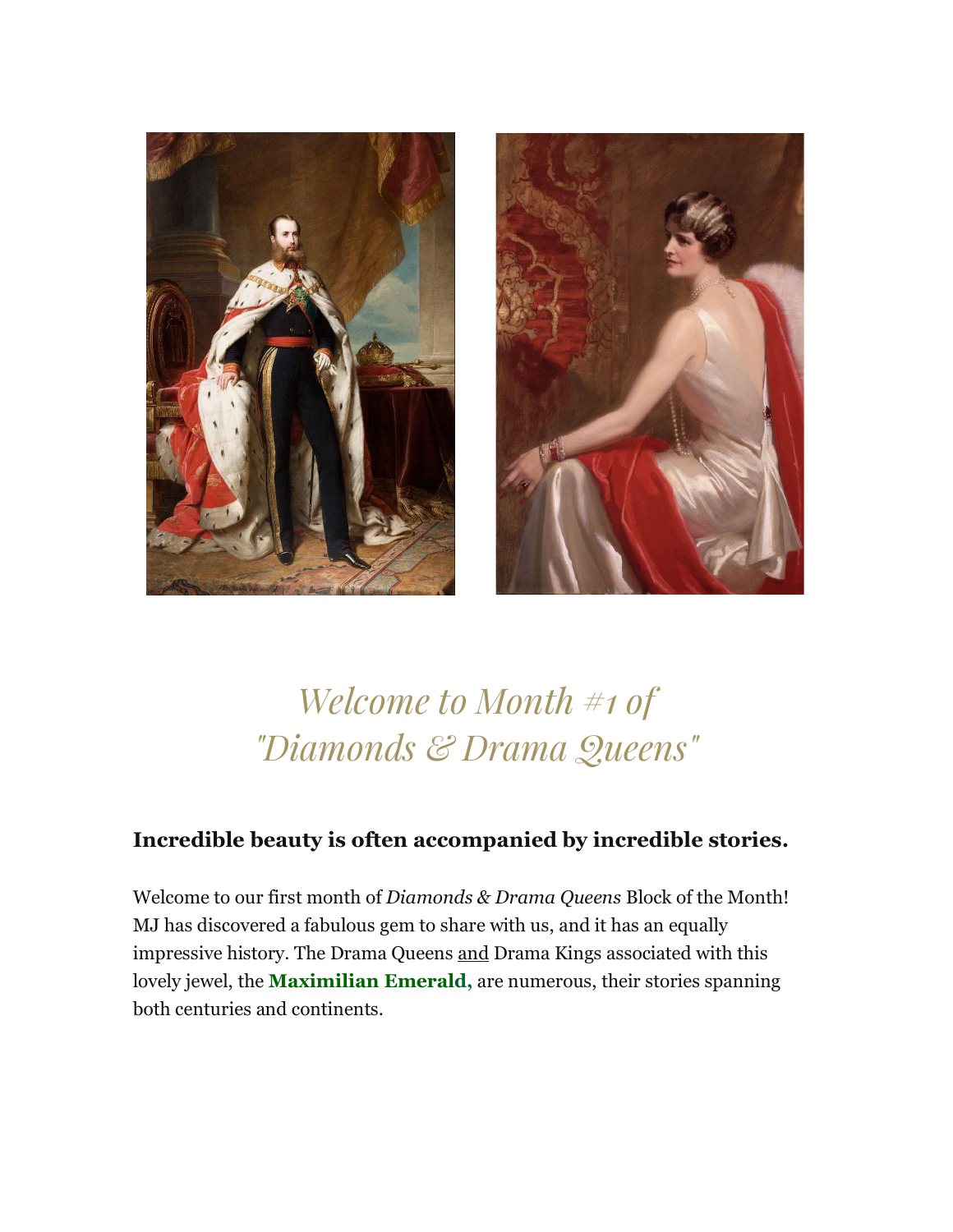## **Our August Drama Queen**



*Intro image: Ferdinand Maximilian Joseph, Emperor of Mexico (circa 1864); Marjorie Merriweather Post (circa 1927) Above: The 21-carat Maximilian Emerald*

Our *Diamonds & Drama Queens* pattern for August is inspired by the **Maximilian Emerald**, a 21.04-carat Columbian emerald. It was allegedly owned by Ferdinand Maximilian Joseph, archduke of Austria.

Maximilian was persuaded by Napoleon III to depose the existing emperor of Mexico, Benito Juarez, and take his place. Maximilian and his wife Carlotta were crowned Emperor and Empress of Mexico in 1864. He was executed by troops loyal to Juarez just three years later when Juarez retook Mexico City after Napoleon withdrew his support and French troops abandoned Mexico.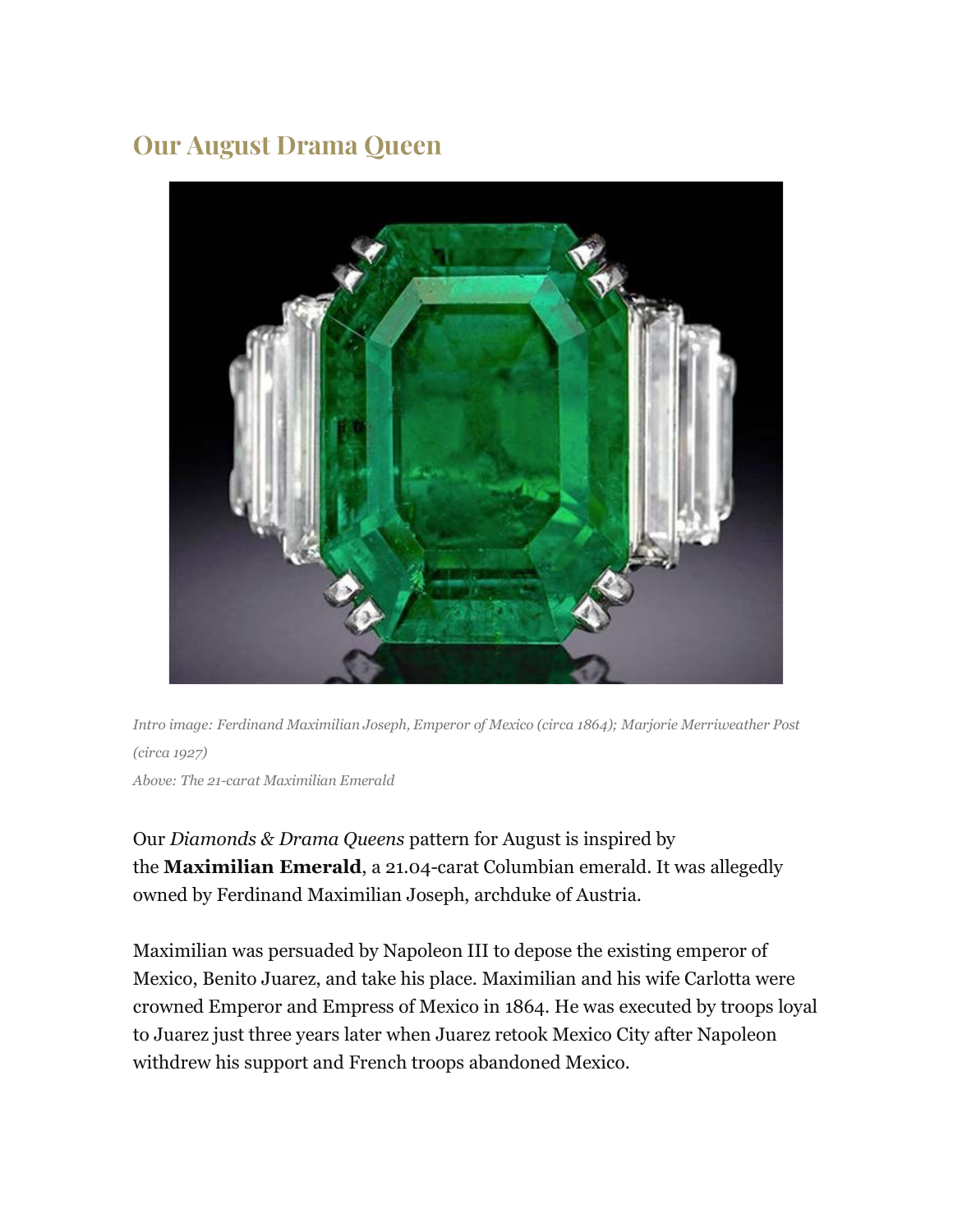After Carlotta's death in 1929, the gem was later acquired by the Cartier brothers who sold it to General Foods heiress, Marjorie Merriweather Post. Ms. Post's life was one of service and philanthropy.



*Above: Marjorie Merriweather Post*



## **The Pattern: "Maximilian's Folly"**

The pattern showcases the gorgeous straight edges of a classic Columbian emerald. Enjoy making the "Maximilian's Folly" pattern and learning about all the Drama Queens and Kings who orbited its brilliance!